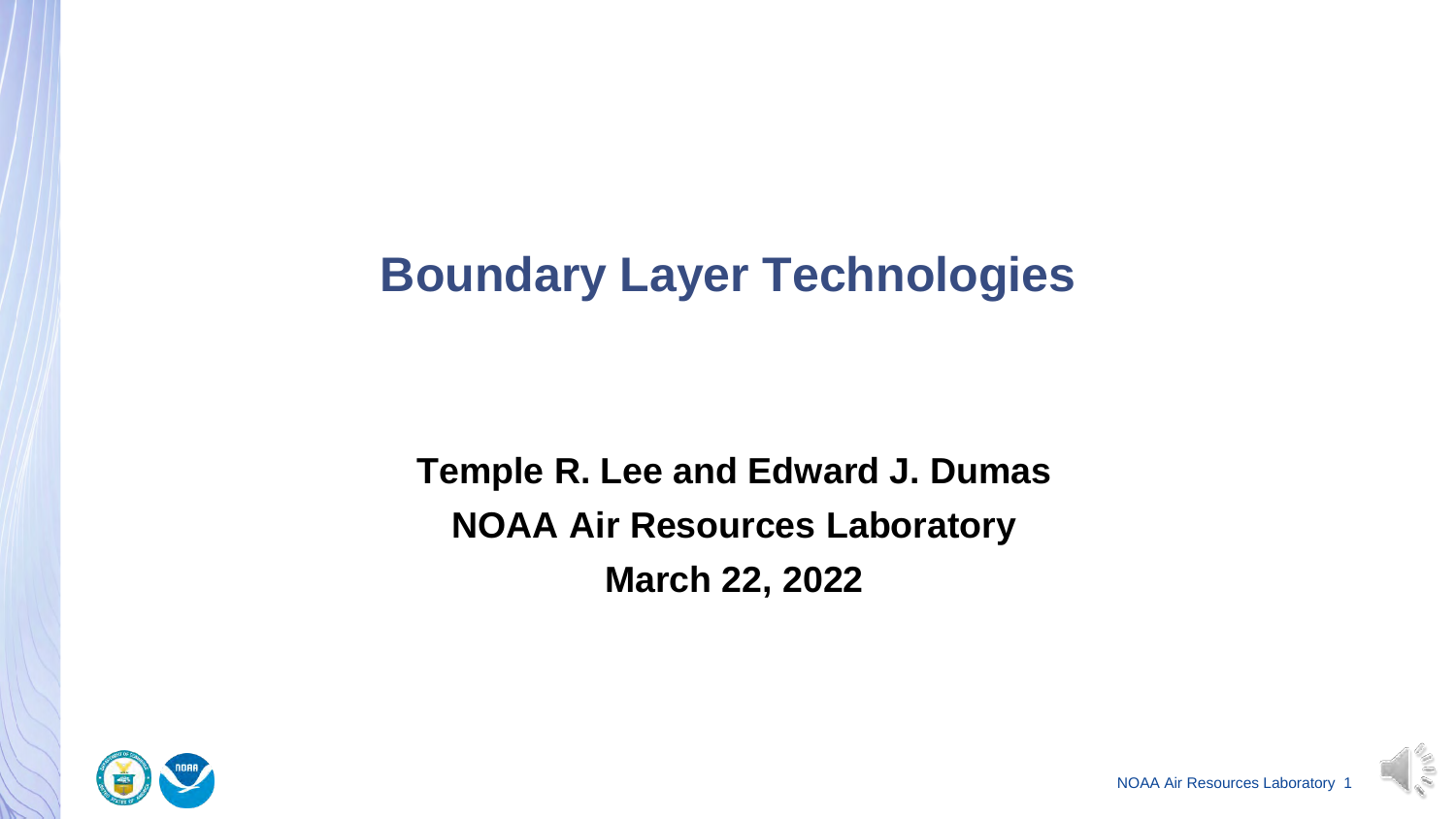#### **Using New Boundary Layer Technologies to Help Improve Weather Forecasts**

Testing of new technologies for ABL sampling requires thorough in-lab calibration and comparisons against known standards (e.g., meteorological towers, rawinsondes, etc.)







studies and routine ABL sampling yields a better understanding of ABL processes Coupling new ABL observing systems with other platforms through targeted field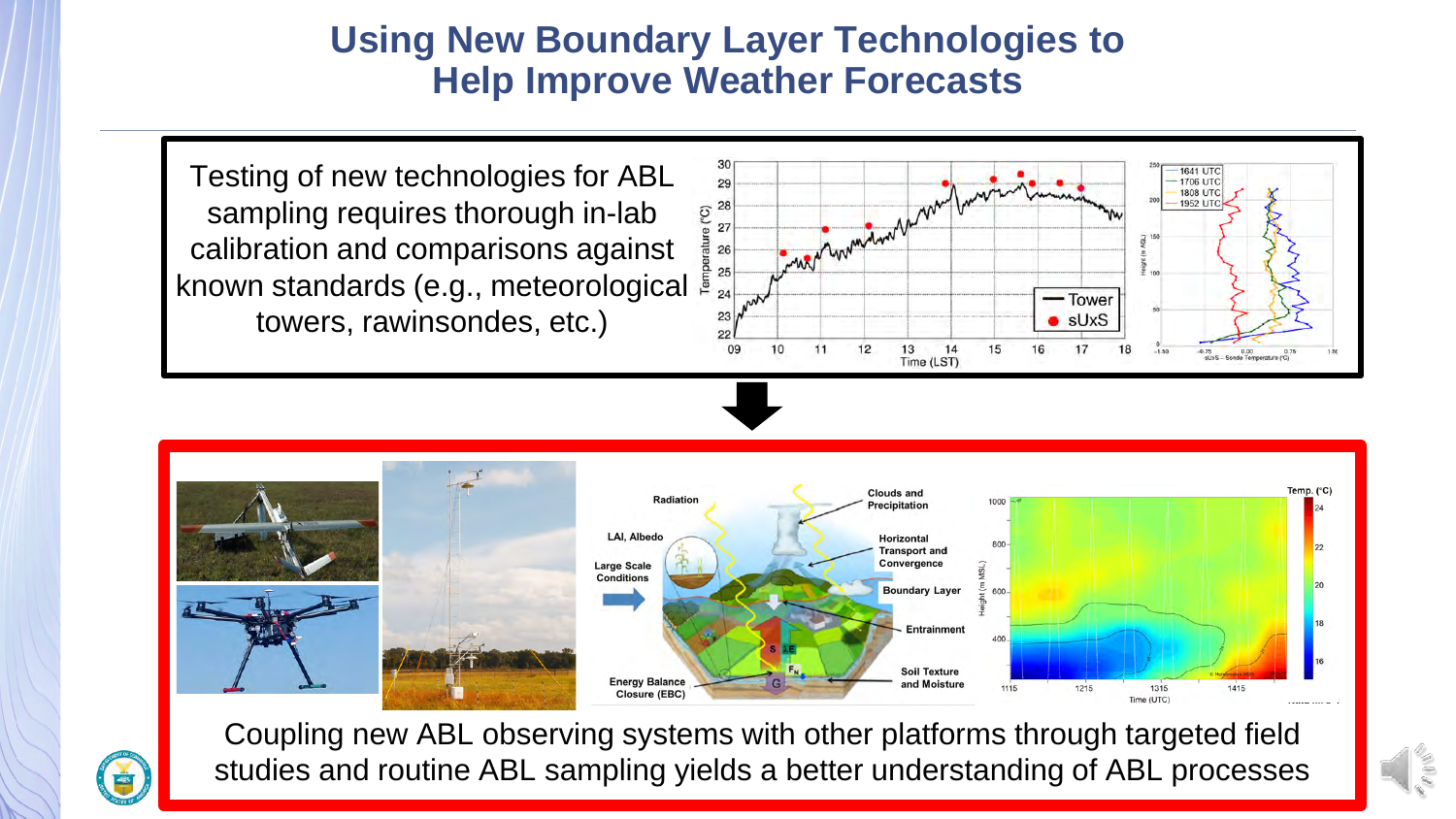# **Relevance to NOAA's Mission**



#### **Detect Changes in the Ocean and Atmosphere**

*"Identify and address gaps in observation requirements needed to understand causes of variability and change"* --OAR Strategy 2020-2026

#### **Make Forecasts Better**

*"Design tools and processes to forecast high-impact weather, water, climate, ocean, and ecosystem events"* --OAR Strategy 2020-2026

*"Improve weather & climate predictions by increasing our understanding of PBL processes"*

--OAR Implementation Plan 2021-2026

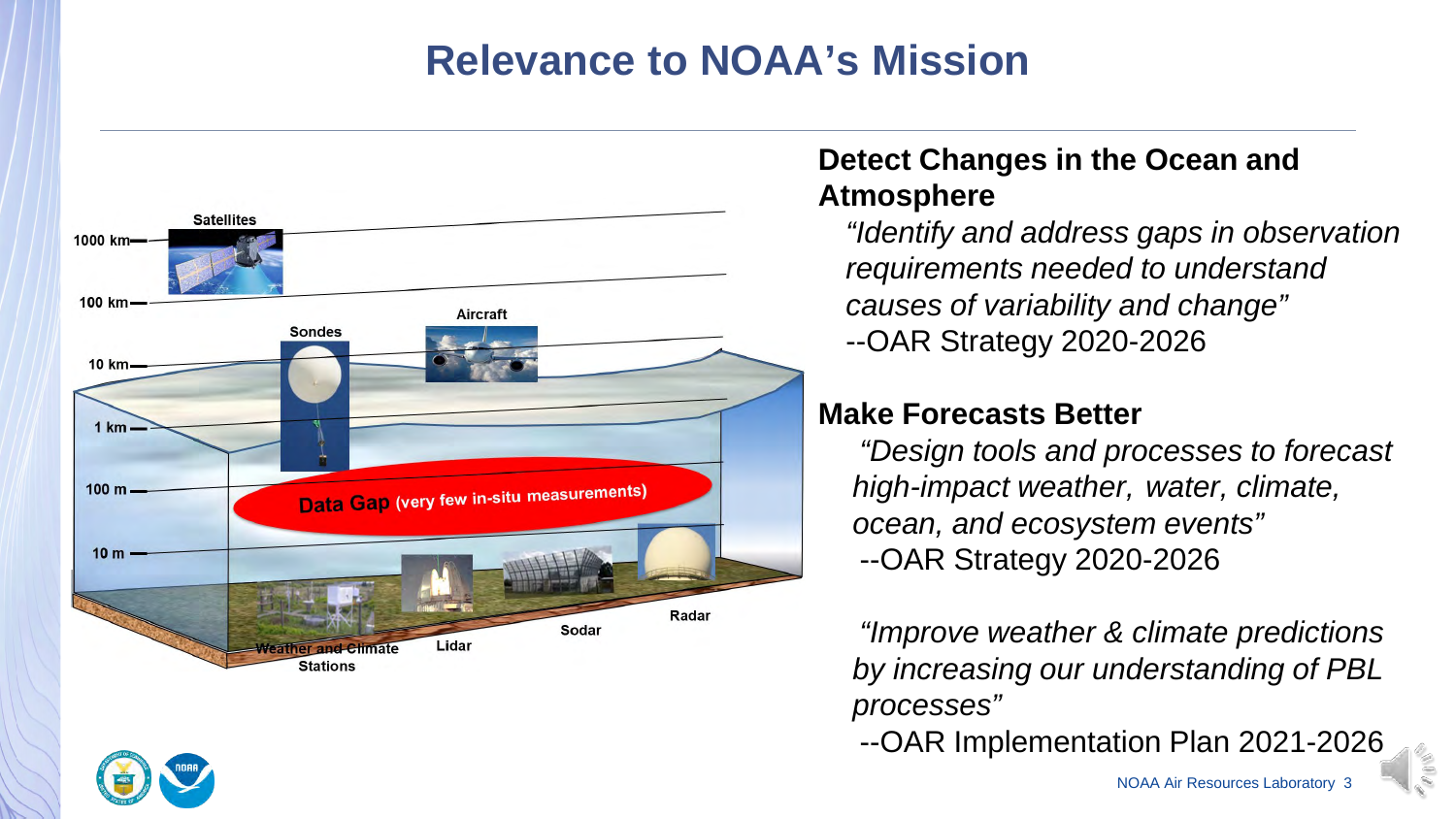## **ARL's Fleet of sUxS**

| <b>Model</b>             | <b>APH-28</b>                   | <b>MD4-1000</b>       | <b>Meteodrone SSE</b> | <b>BlackSwift S2</b>           |
|--------------------------|---------------------------------|-----------------------|-----------------------|--------------------------------|
|                          |                                 |                       |                       |                                |
| <b>Variables Sampled</b> | T, q, LST                       | T, q                  | T, q, u, v            | T, q, u, v, w                  |
| <b>Manufacturer</b>      | <b>Aerial Imaging Solutions</b> | Microdrone            | Meteodrone            | <b>BlackSwift Technologies</b> |
| <b>Units in Fleet</b>    |                                 |                       | $\overline{2}$        | 2                              |
| <b>Vehicle Type</b>      | Multi-rotor                     | Multi-rotor           | Multi-rotor           | Fixed-wing                     |
| <b>Gross Weight</b>      | $5$ kg                          | 3.85 kg               | $0.7$ kg              | 6.6 kg                         |
| <b>Wing Span</b>         | 1.0 <sub>m</sub>                | 1.0 <sub>m</sub>      | 0.6 <sub>m</sub>      | 3.0 <sub>m</sub>               |
| Length                   | 1.0 <sub>m</sub>                | 1.0 <sub>m</sub>      | 0.6 <sub>m</sub>      | 2.0 <sub>m</sub>               |
| <b>Payload Capacity</b>  | $1.8$ kg                        | $1.2$ kg              |                       | $2.3$ kg                       |
| <b>Engine Type</b>       | 6 electric motors               | 4 electric motors     | 6 electric motors     | 1 electric motor               |
| <b>Autopilot</b>         | <b>APH</b>                      | Microdrone            | Meteodrone            | <b>SwiftPilot</b>              |
| <b>Max Speed</b>         | $13 \text{ m s}^{-1}$           | $10 \text{ m s}^{-1}$ | $19 \text{ m s}^{-1}$ | 24.7 m $s^{-1}$                |
| <b>Loiter Speed</b>      | $0 m s^{-1}$                    | $0 m s^{-1}$          | $0 m s^{-1}$          | $15 \text{ m s}^{-1}$          |
| <b>Endurance</b>         | 35 min                          | $25 \text{ min}$      | 20 min                | 80 min                         |
| <b>Ceiling</b>           | 4300 m                          | 500 m                 | 3000 m                | 3000 m                         |

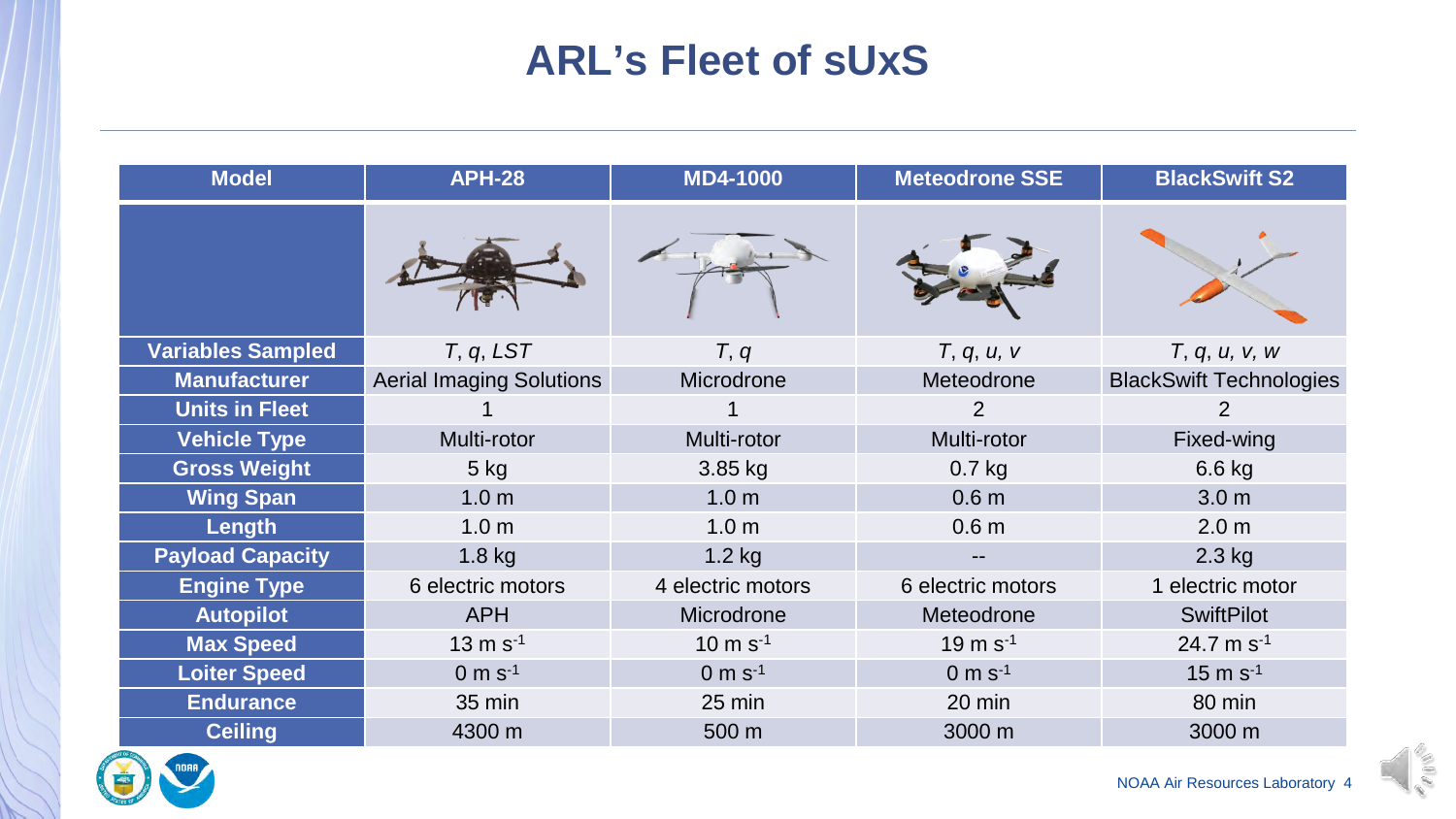# **Sensors on ARL's sUxS**



**Meteomatics**

Self-contained (temperature, moisture, pressure, wind)

#### **BST S2**

iMet XQ2 (temperature, moisture, pressure) Multi-hole probe (3D wind components) Fast-response temperature

/ humidity sensor MapIR camera (NDVI, veg. characteristics)





Underside of APH-28

#### **APH-28**

iMet XQ (temperature, moisture, pressure)

FLIR Tau 2 infrared camera (surface temperature)

#### **MD4-1000**

iMet XQ

mdLidar1000 (surface roughness)

# One of ARL's BST S2's



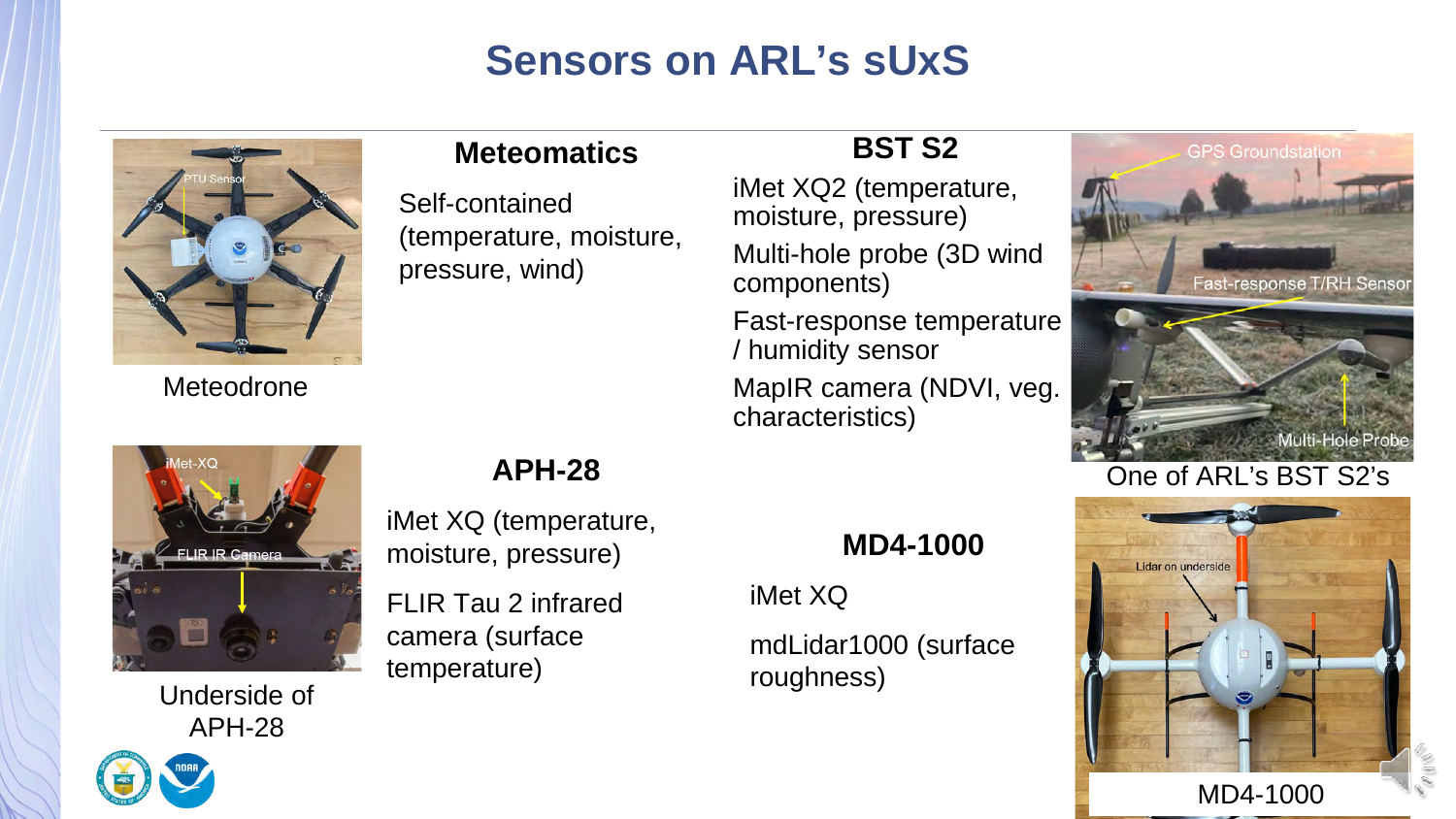## **Research Results using sUxS (1/2)**





(*Lee et al. 2018 Eos*, *Buban et al. 2019 Bound.-Layer Meteor.*)

Evolution of near-surface *T*, *q* below remote-sensing **instruments** (*Wulfmeyer et al. 2018 Bull. Amer. Meteor. Soc.*, *Lee et al 2019 Sensors*, *Lee et al. 2019 Wea. Forecast.*)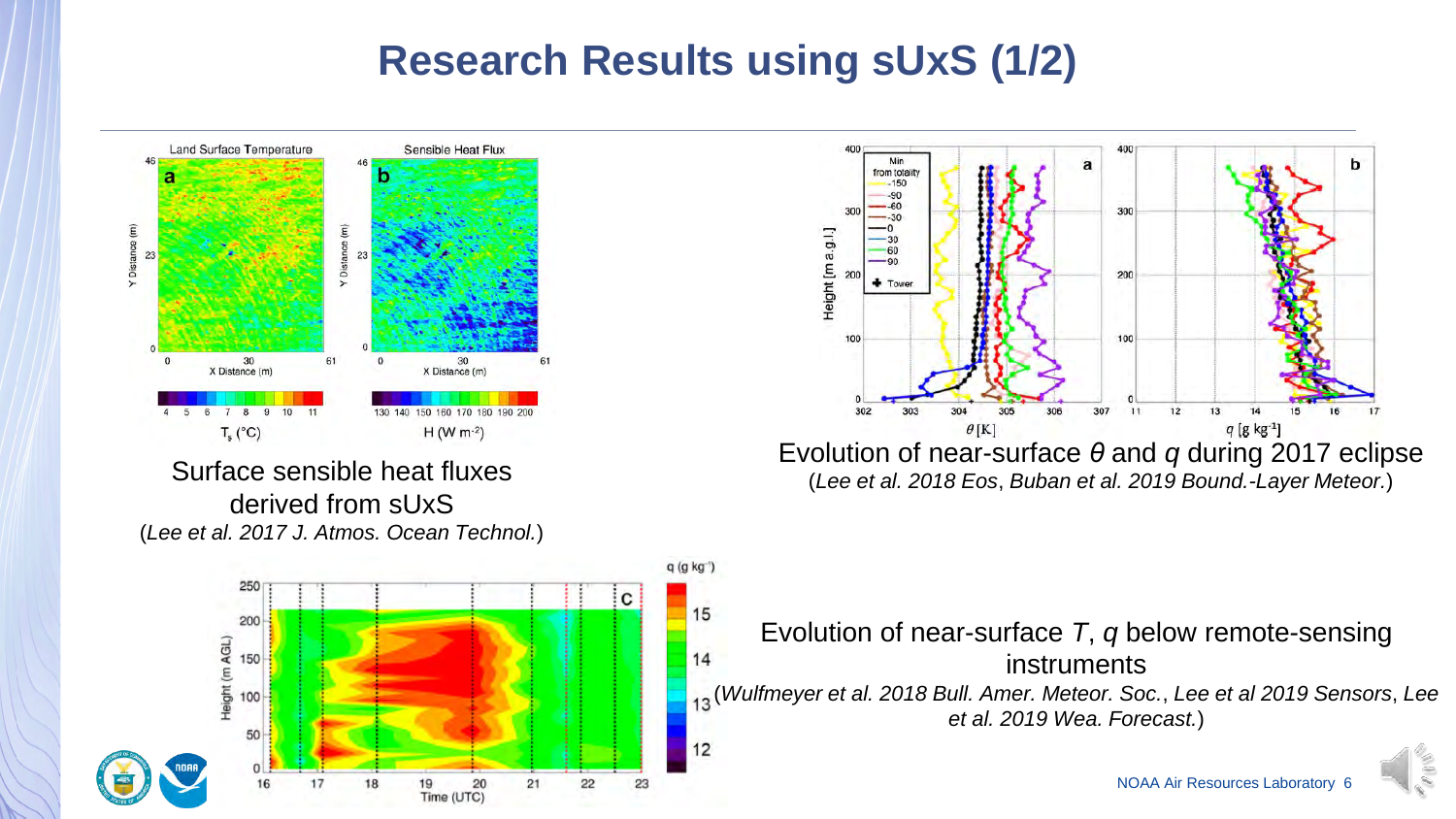## **Research Results using sUxS (2/2)**



New bulk-Richardson similarity relationships for momentum, heat, moisture, and near-surface fluxes are shown to work better than classical relationships derived from Monin-Obukhov Similarity Theory (*Lee and Buban 2020 J. Appl. Meteor. Climatol., Lee et al. 2021 Mon. Weather Rev.*)

sUxS used to help upscale point measurements from surface meteorological towers and to evaluate downscaling approaches for satellitederived surface temperature (*Butterworth et al. 2020 Bull. Amer. Meteor. Soc., Desai et al. 2021 Earth Space Sci.*)

NOAA Air Resources Laboratory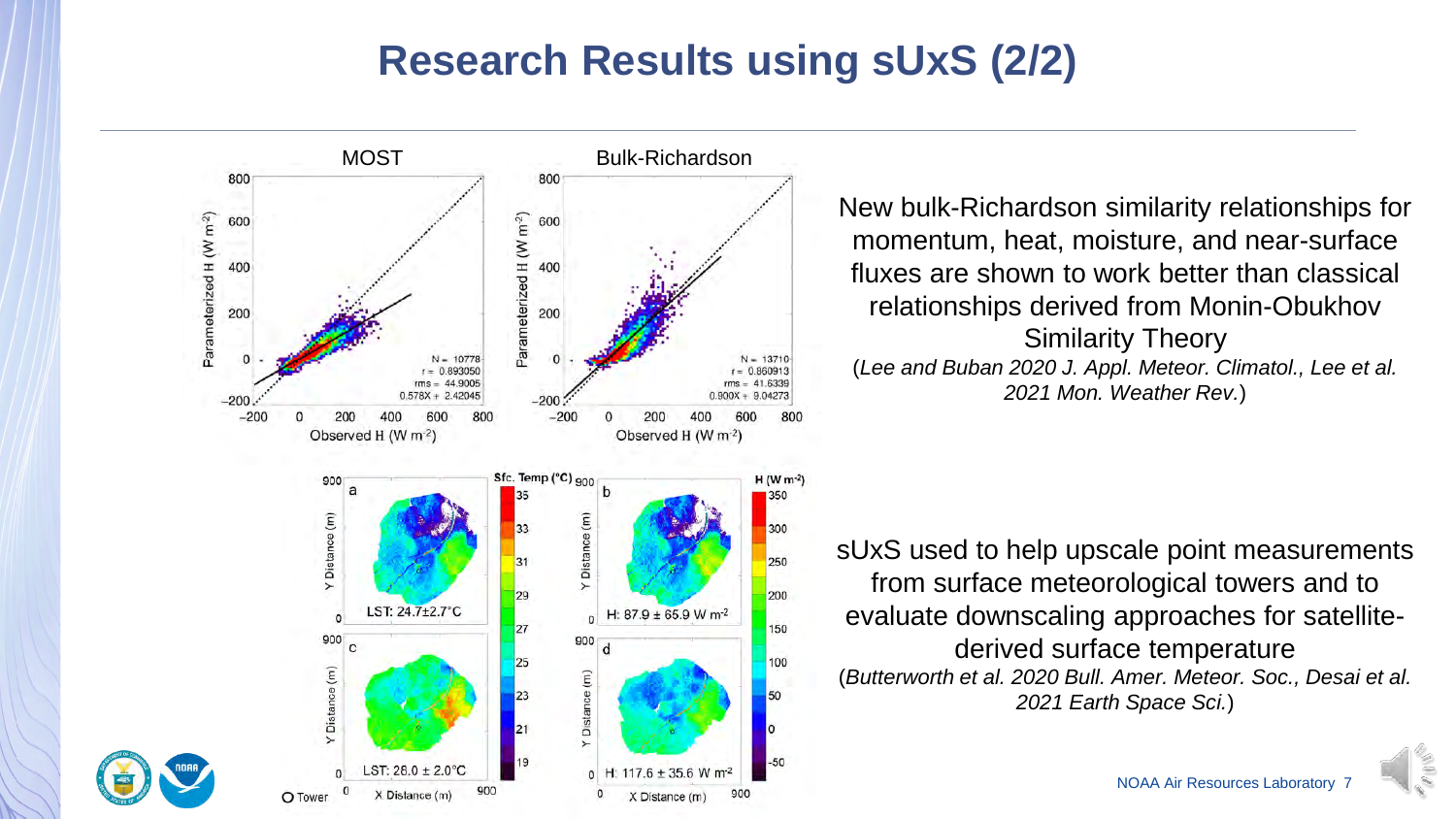#### **Routine sUxS Profiling to Support Operational Weather Forecasting at Morristown, TN NWS WFO**

Nearest rawinsonde location  $\sim$  300 km from Morristown (MRX) in Nashville (BNA)



- 8x per day profiling with Meteodrone up to ~800 m AGL at OSI to sample temp., humidity, pressure, and wind
- Data provided to MRX in real-time for use in AWIPS



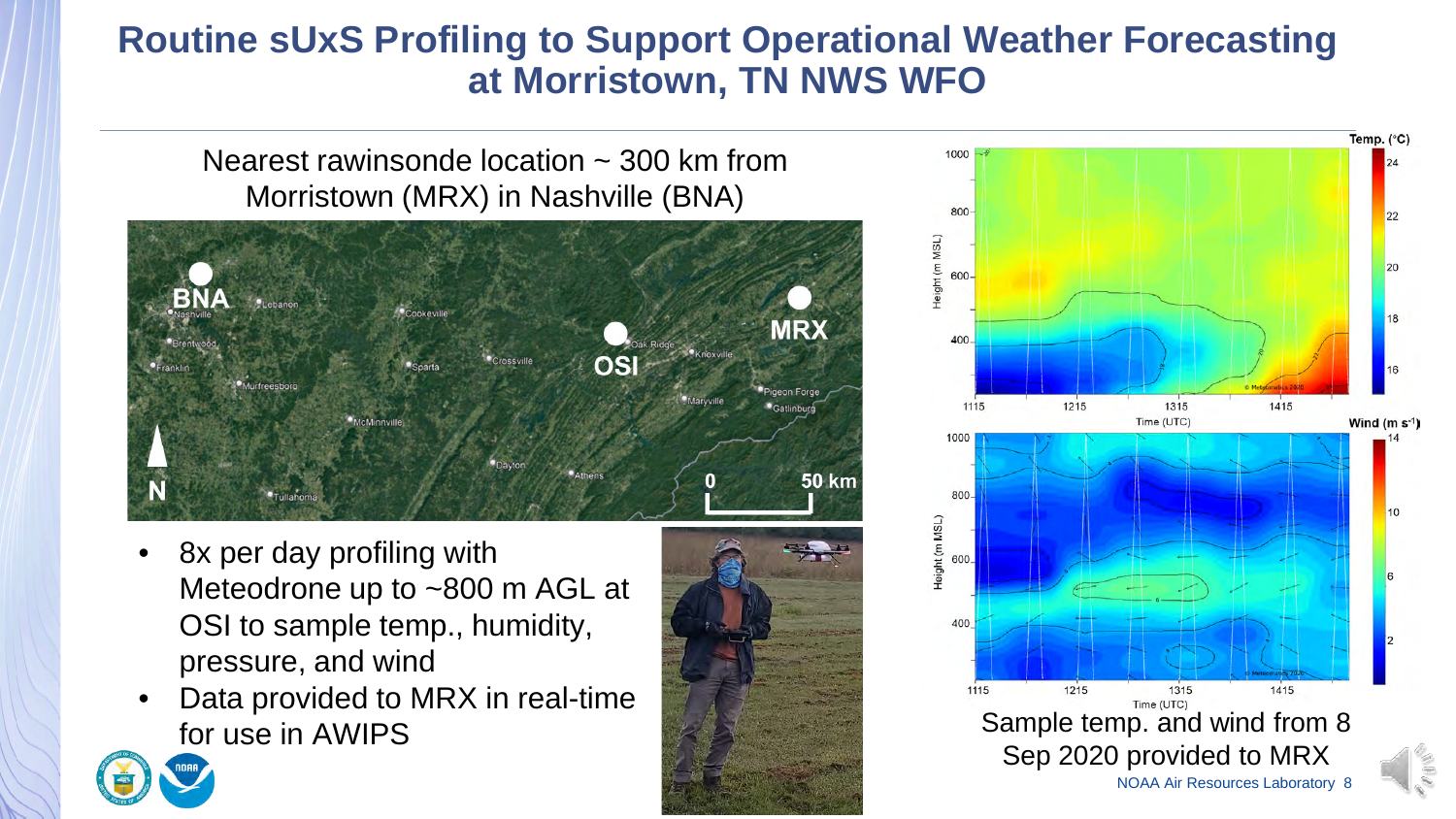## **sUxS Data Assimilation**



HYSPLIT = Hybrid Single Particle Lagrangian Integrated Trajectory

#### **sUxS observations are being used to help improve HYSPLIT-based air pollutant dispersion forecasts**



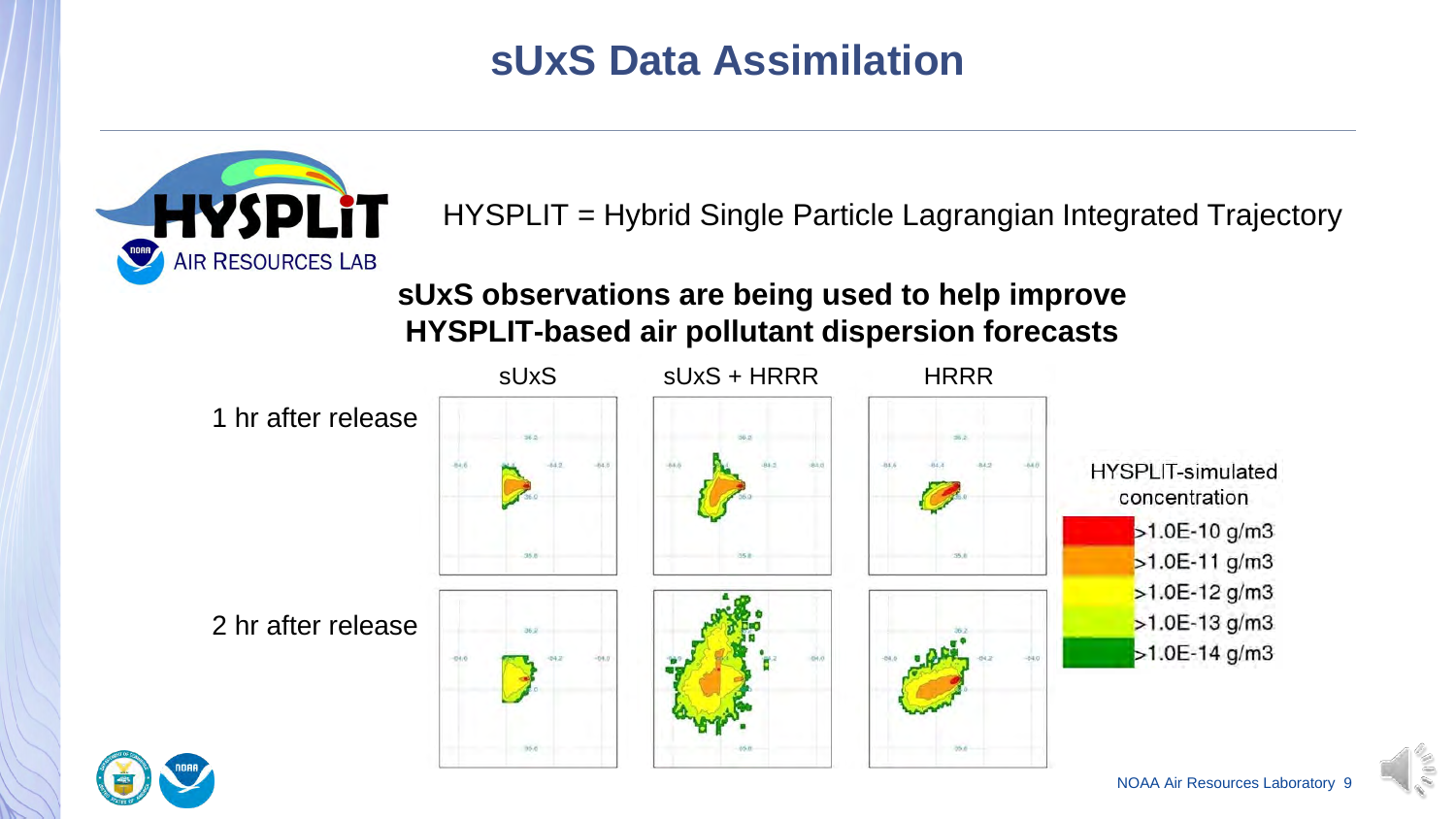# **Quality and Performance**





**Total: 11**

Number of citations (Google Scholar): 154

h-index (Google Scholar): 6

Includes presentations at national (AMS, AGU) and international (ISARRA) meetings and **10 invited presentations** 

**Total: 33**

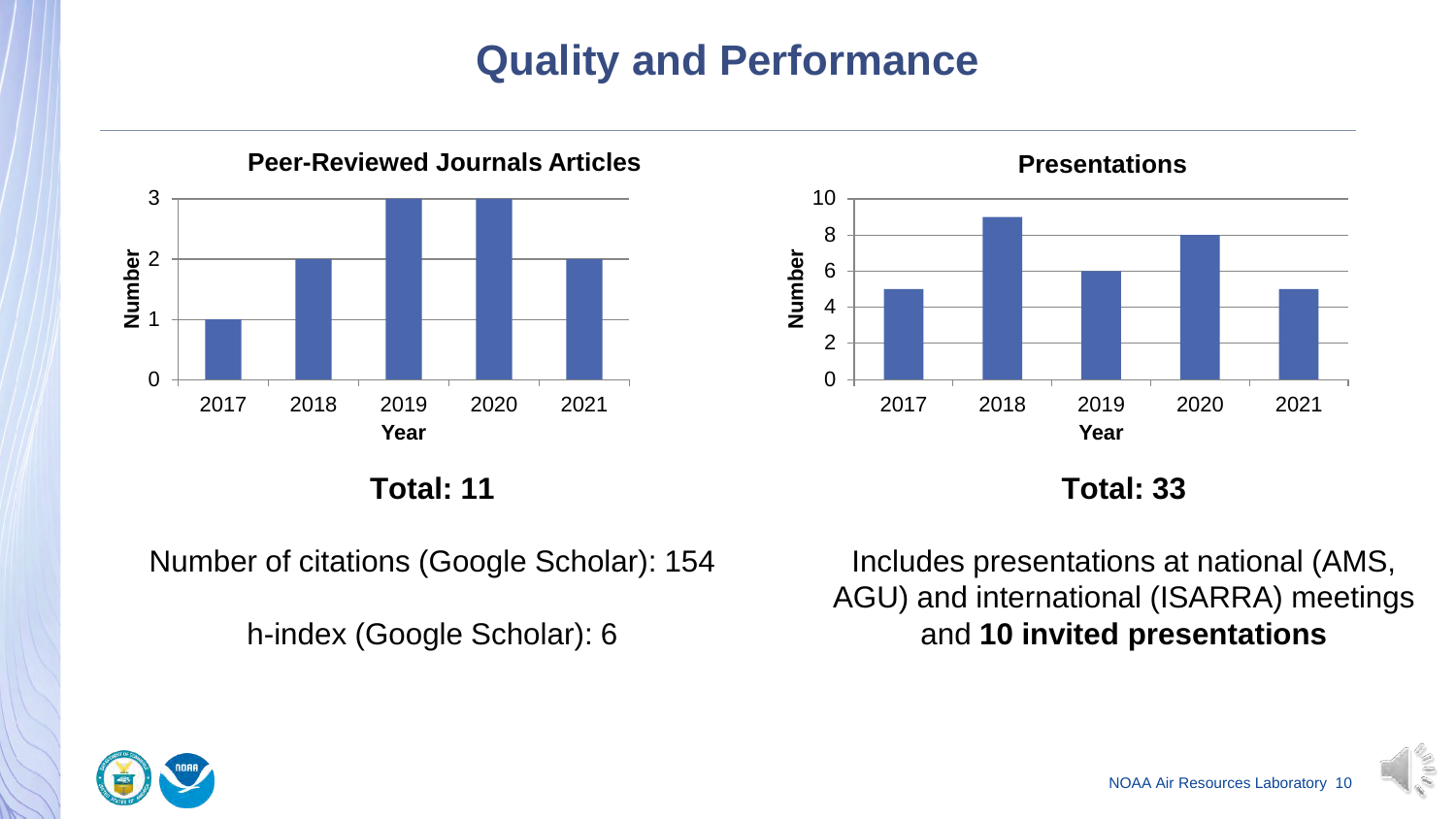# **Future Plans**

#### Short-term (1-2 years)

- Continue to evaluate the sensitivity of NWP models to sUxS observations over complex terrain and impacts on dispersion forecasts
- Develop techniques to obtain more reliable winds and fluxes from sUxS
- Use sUxS to scale point observations to model-relevant scales

#### Long-term (2+ years)

- Couple sUxS with other observing systems to expand newly-suggested similarity relationships to other landuse types and above surface monitoring stations
- Evaluate technologies for sampling trace gases and aerosols using sUxS; deploy technologies during upcoming campaigns through collaboration with other NOAA labs
	- Study the role of ABL mixing processes on the horizontal and vertical variability in trace gases and aerosols
	- Use sUxS to study  $NH<sub>3</sub>$  emissions during wildfires